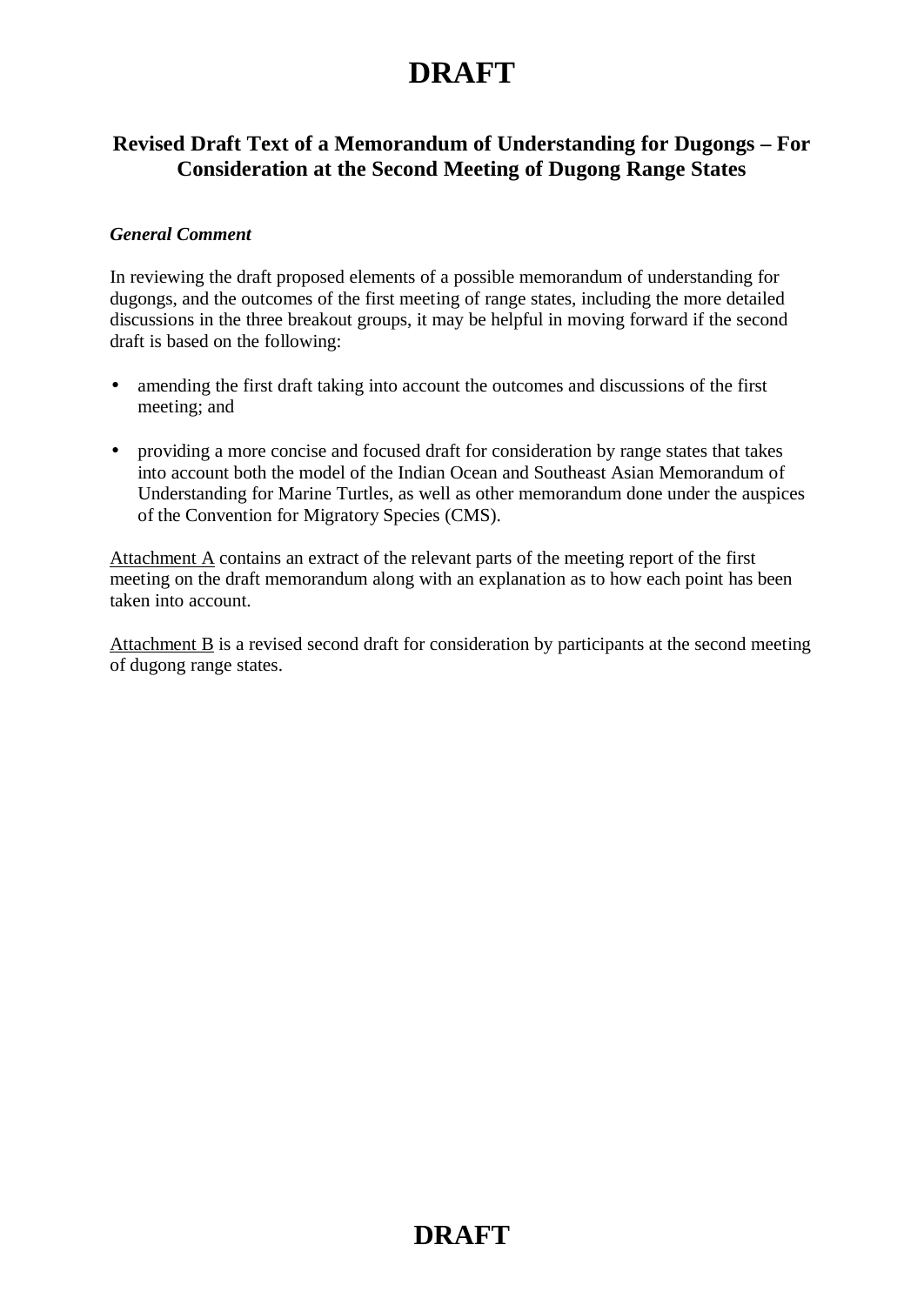**Attachment A**

### **Extract of the First Meeting Report (in italics) with Commentary**

*1. The meeting invited comments on the sample draft text of a memorandum of understanding. It was agreed that all references in the text to "arrangement" would be amended to read "memorandum of understanding", and that consideration be given to including some background information on the species, perhaps as an annex.*

"Arrangement" amended to read "memorandum of understanding"

The consideration of including background material should occur at the second meeting.

*2. Questions were raised about the definition of the term "Range State" which, it was noted, had also arisen in the context of the IOSEA Marine Turtle MoU. It was pointed out that as there were only passing references in the text to the term "Range State" -- none of them substantive -- the term need not be defined explicitly in the text, and any existing references could be amended.*

Range state not explicitly defined and in line with memorandum of understanding other than the IOSEA Memorandum, it is proposed that the definitions section be deleted – especially as many are already defined in CMS.

*3. It was agreed to insert a reference to responsible fisheries in the sixth preambular paragraph of the draft MoU text.*

In line with the general comment above that it may be more helpful to facilitate finalization of the proposed dugong memorandum, this preambular paragraph has been deleted. However a reference to responsible fisheries has been included in the revised third preambular paragraph.

*4. There was a general discussion of the issue of subsistence and sustainable levels of harvest of dugong, and any references to this issue in the draft MoU. Concerns were raised about the implications of such references in relation to existing national legislation, which in some countries, prohibited any harvest of dugong. It was agreed that the text in 3a) could be clarified by adding, at the end, the words: "in those States where it is allowed". The same clarification would be added after "management of subsistence harvesting" in 3b (and elsewhere in the text, where relevant).* 

The descriptor "legal" has been added to references of subsistence harvest.

*5. The meeting sought to clarify the potential geographic scope of the memorandum of understanding, noting the importance of involving countries throughout the range of the species, as well as other countries that are relevant (eg. in terms of possible impacts). In*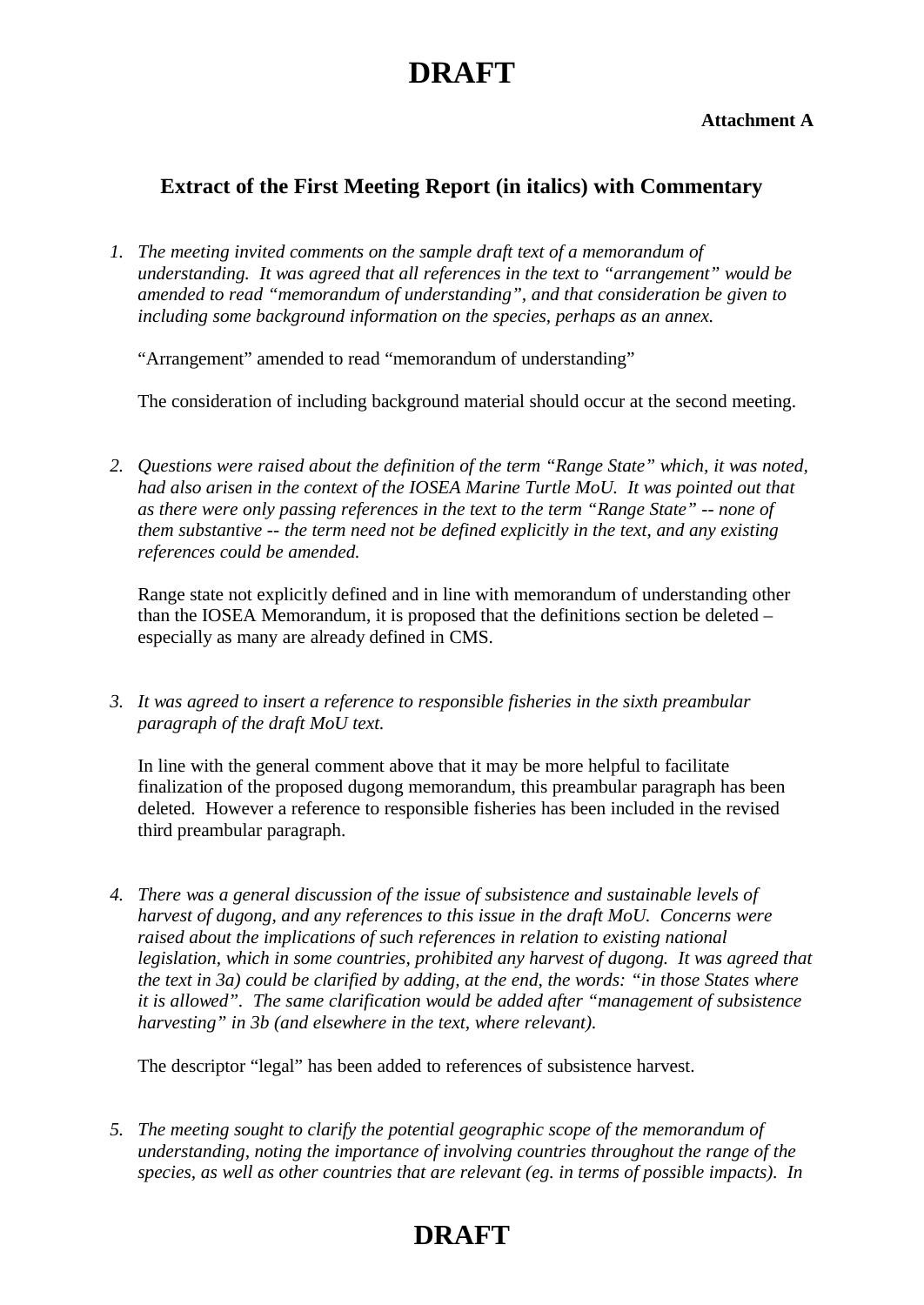*particular, justification was given for extending the coverage eastward to include relevant Pacific Island States, whilst taking account of other initiatives being undertaken through SPREP. The representative of Papua New Guinea indicated that his country would be comfortable working through both instruments. Without wishing to preclude further discussion of the geographic scope, in the absence of some interested countries, two possible formulations for the geographic scope were suggested:* 

• *"Region means all of the waters and coastal States of the Indian Ocean, East Asia, Pacific Ocean, as well as their adjacent seas, [within the range of dugong] or [bounded by latitudes 27 degrees north and south of the equator]." (This issue remained unresolved and will require further consideration at the next meeting).*

Further discussion of this point to occur before any changes to be made to the draft memorandum.

*6. Questions were raised as to the implications for possible amendments needed to domestic legislation and regulations to be able to implement the MoU. It was noted that the draft MoU text provided for review, formulate, revise and harmonise national legislation, as necessary. In the course of the discussion, it was suggested that the Conservation and Management Plan reflect regional differences that clearly exist.*

#### No changes proposed

*7. The question was raised as to whether a Memorandum of Understanding should be developed with a view to stimulating national capacity and activities where few or none currently exist, or whether the starting point should be that countries first develop capacity at sub-regional levels. Views in favour of both approaches were expressed. Cambodia suggested that national representatives be called on to present their national perspectives, and that regional bodies be invited to future meetings to contribute their expertise and share valuable experience.*

#### No drafting changes proposed.

*8. It was noted that various gatherings over the past three decades had not yielded much progress for dugong conservation in terms of international collaboration, and that a formal MoU might stimulate greater cooperation where other initiatives had not succeeded to date. It was noted also that resource limitations may lead to disappointment over differences between the aspirations of any instrument and delivery, in terms of actions on the ground. Nevertheless, it was pointed out that for any international instrument, a certain number of years are needed before they become fully operational.*

No drafting changes proposed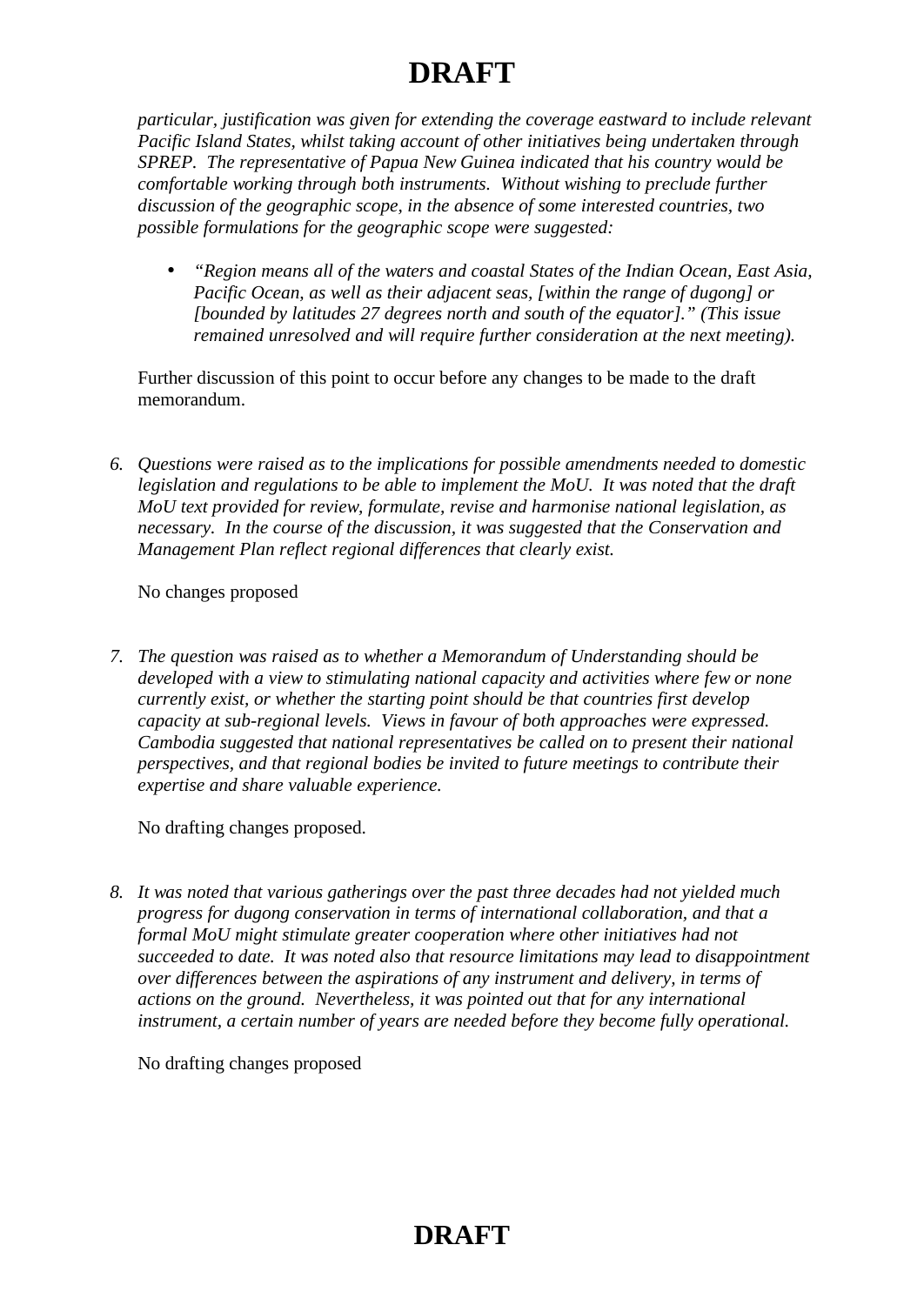*9. It was recognised that MoUs reflect the aspirations of Signatory States. The meeting noted that sometimes these aspirations do not translate to effective on-ground actions. The meeting was of the view that there needed to be a strong focus on ensuring that MoUs deliver on-ground conservation actions.*

No drafting changes proposed

*10. The future status of the Memorandum of Understanding was raised, with reference to paragraph 4d) of the basic principles; with reservations raised about the possibility of the instrument being transformed at some point into a legally-binding instrument. It was agreed that the reference to possible replacement of the MoU by a legally-binding treaty be deleted.* 

Reference deleted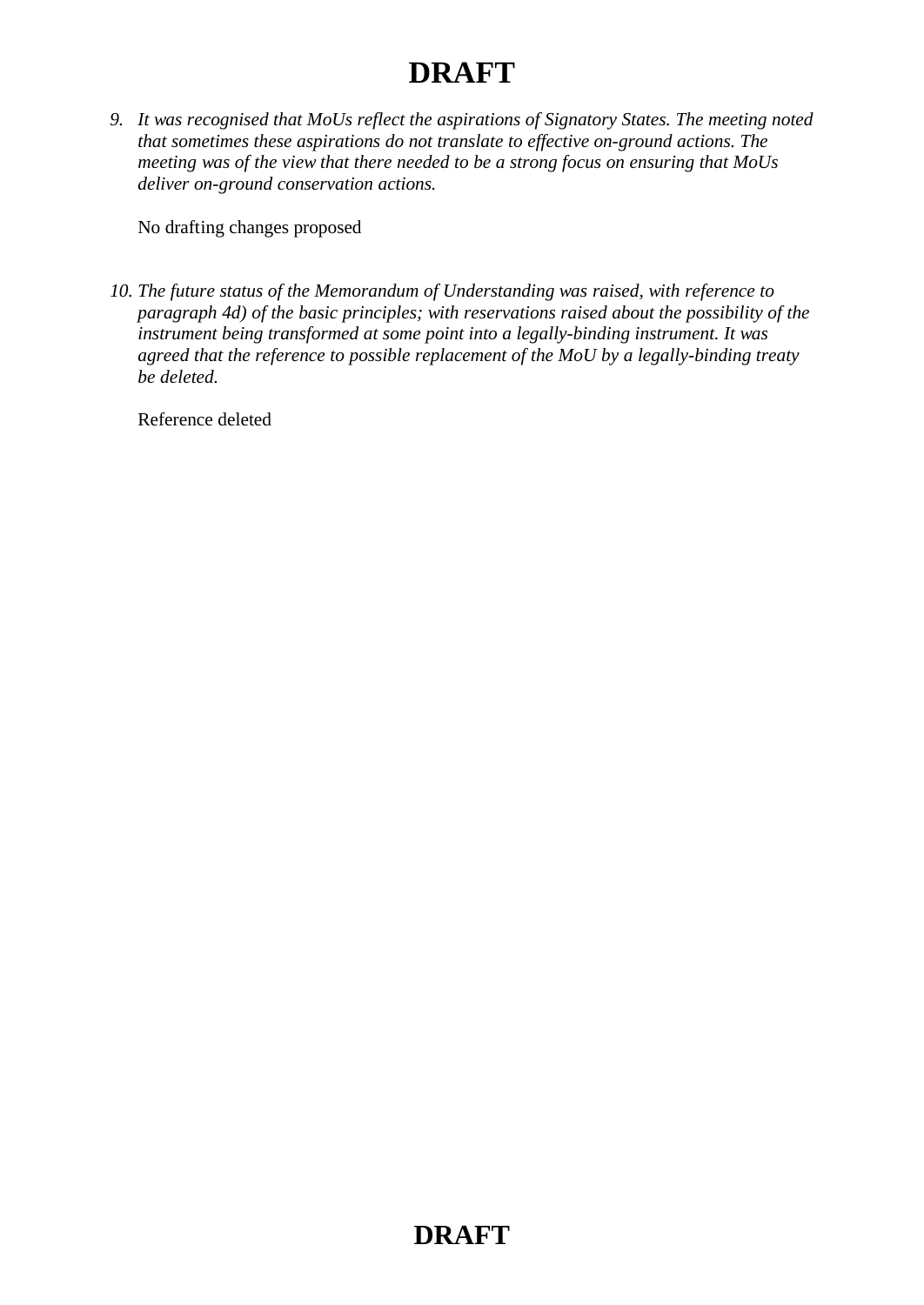#### **Attachment B**

#### **MEMORANDUM OF UNDERSTANDING ON THE CONSERVATION AND MANAGEMENT OF DUGONGS AND THEIR HABITATS THROUGHOUT THEIR RANGE**

The Signatory States,

#### **Background**

*Aware* that the populations of dugongs are seriously threatened throughout the range of the species;

*Recognising* that dugongs migrate and disperse over vast distances, which makes their survival dependent on their conservation over a wide area and in a wide range of marine and coastal habitats;

*Acknowledging* that human activities that may threaten dugong populations directly or indirectly include destruction or modification of habitat, coastal development, pollution, fishing activities, vessel strikes, unsustainable hunting or poaching, mariculture and tourism;

*Concerned also* by the harm caused to dugongs by trawlers and other vessels of distant water fishing countries, while recognizing that some fishing activities are conducted responsibly;

*Acknowledging* their shared responsibility for the conservation and management of dugong populations and their habitats;

*Recognising* the desirability of involving other States whose nationals or vessels conduct activities that may affect dugongs of the region, as well as States that may be in a position to contribute resources or expertise that may promote the implementation of this Memorandum of Understanding;

*Noting* that dugongs have a priority for conservation action through their listing in the respective appendices of the Convention on the Conservation of Migratory Species of Wild Animals (CMS) and the Convention on International Trade in Endangered Species of Wild Fauna and Flora (CITES);

*Recalling* that Article IV of the CMS obliges Parties that are Range States of migratory species listed in Appendix II to endeavor to conclude agreements where these would benefit the species;

*Recalling also* Resolution 2.6 of the Second Meeting of the CMS Conference of the Parties which recommended that Parties implement where appropriate Article IV, paragraph 4 of the CMS, within the spirit of the Convention through the use of instruments such as memorandum of understanding, as well as agreements in accordance with Article V; and

*Further noting* recommendation 7.5 and resolution 8.5 of the Seventh and Eighth Meetings of the CMS Conferences of the Parties called on Range States of dugongs to cooperate among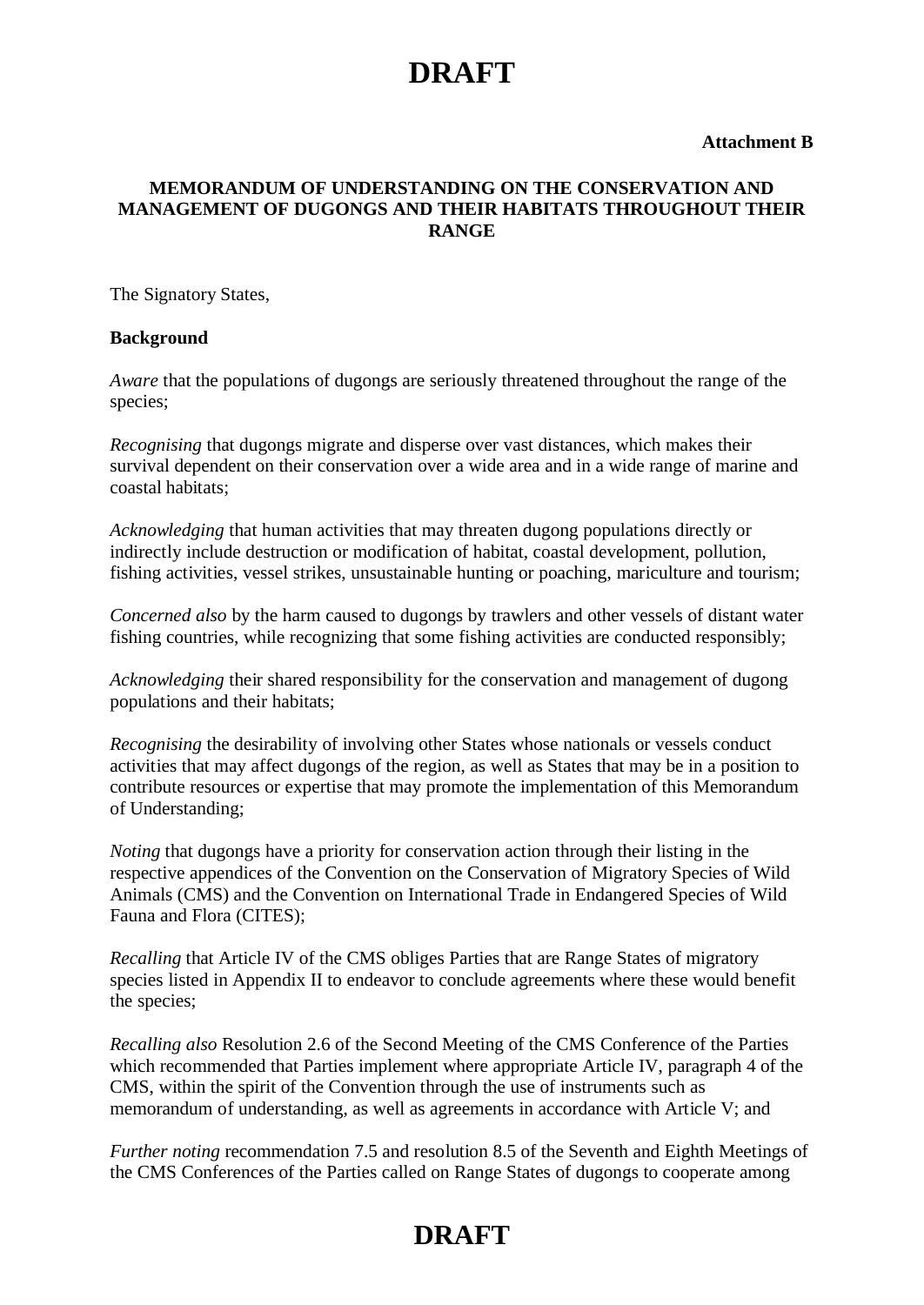themselves, as appropriate, and participate actively to develop and conclude a Memorandum of Understanding and a Conservation and Management Plan for the conservation and management of dugongs throughout the species' Range;

Express their desire to work closely together to improve the conservation status of dugongs and the habitats on which they depend. To that end, the Signatory States to this Memorandum of Understanding, in the spirit of co-operation, have reached the following understandings. They will:

- 1. Endeavor to co-operate closely in order to restore, or where appropriate maintain, a favourable conservation status for dugongs and the habitats on which they depend, including where appropriate, taking into account subsistence harvest of dugongs in those States where it is undertaken on a legal and sustainable basis.
- 2. Consider ratifying or acceding to those international instruments most relevant to the conservation of dugongs and their habitat, in order to enhance the legal protection of the species in the region.
- 3. Make every effort to review, formulate, revise and harmonise national legislation relevant to the conservation of dugongs and their habitats, as necessary, and make every effort to implement such legislation effectively.
- 4. Implement, subject to availability of necessary resources, the Conservation and Management Plan annexed to this Memorandum of Understanding. The Conservation and Management Plan will address: (a) species conservation and protection, (b) habitat protection and management, (c) management of legal subsistence harvesting (in those States where it occurs), (d) reduction of threats, (e) research and education, (f) information exchange, (g) capacity building and (h) international cooperation.
- 5. Facilitate the rapid exchange of scientific, technical and legal information necessary to coordinate conservation measures and to cooperate with recognised experts and cooperating organisations so as to facilitate the work conducted in relation to the Conservation and Management Plan.
- 6. Request that an appropriate organisation or institution, decided by consensus of the Signatory States, undertake secretariat duties to assist in the administration and implementation of this Memorandum of Understanding by communicating with, reporting on and facilitating activities between and among Signatory States and performing such other functions as may be assigned by the Signatory States, such as convening meetings.
- 7. Assess the implementation of this Memorandum of Understanding, including the Conservation and Management Plan, at regular meetings to be attended by representatives of each of the Signatory States concerned, and persons or organisations technically qualified in dugong conservation.
- 8. Designate a competent national authority to serve as a focal point for communication among Signatory States and for activities under this Memorandum of Understanding, and communicate the complete contact details of this authority (and any changes thereto) to the Secretariat.